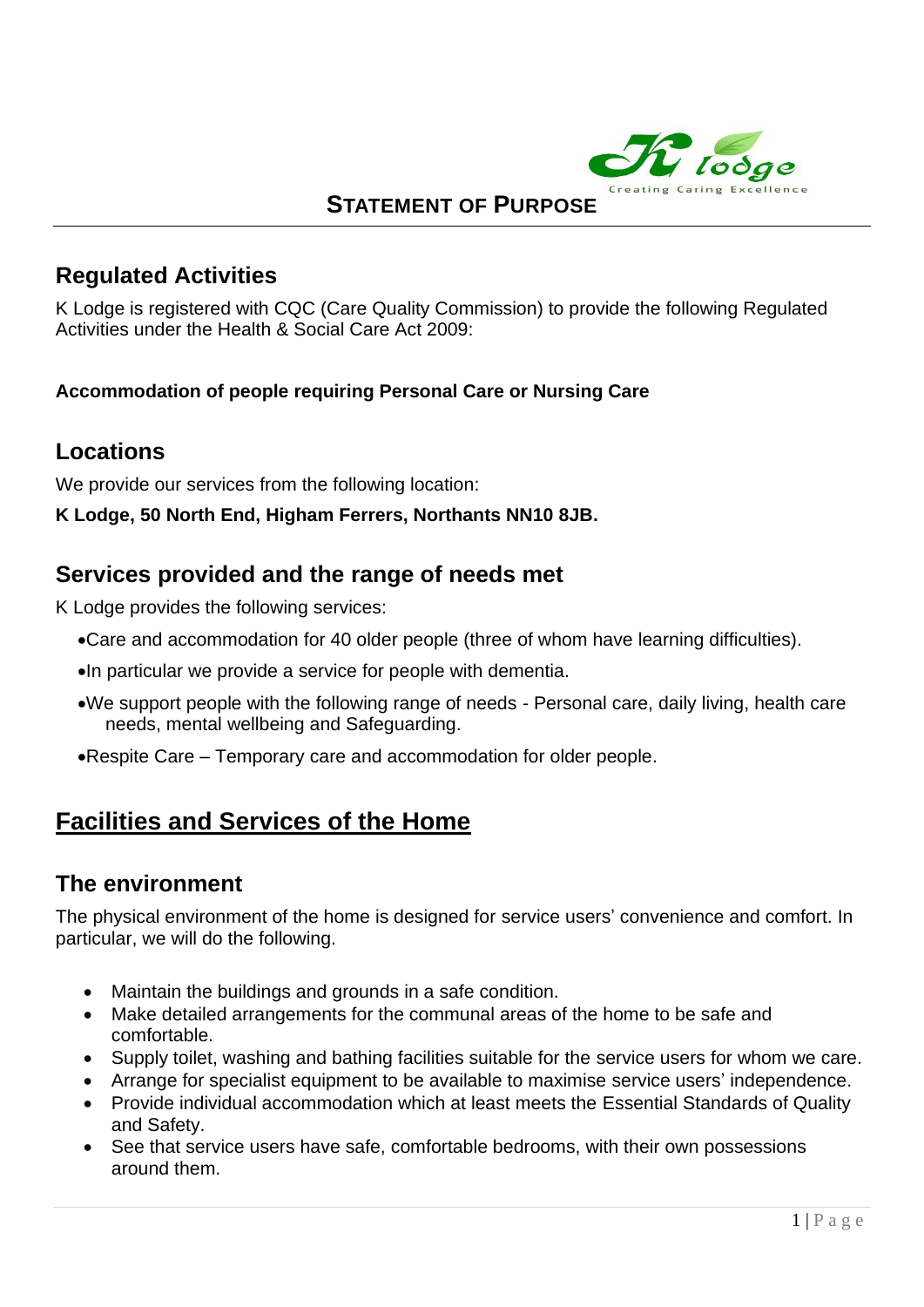• Ensure that the premises are kept clean, hygienic and free from unpleasant odours, with systems in place to control the spread of infection.

#### **ACCOMMODATION**

At K Lodge, there are three wings, namely K Lodge, Windmillbanks and Garden Villa, with a total of 40 service uses.

**K Lodge** - K Lodge is comprised of 25 single bedrooms and 1 double bedrooms, of which 13 rooms have on-suite facilities. All the bedrooms are fully furnished with Emergency Response systems. At the discretion of the Management, service users are allowed to have their own furniture and other equipment in their rooms. There are TV points for those who wish to have their own private Televisions and service users can have their own telephone lines if they wish, in their rooms. There are a number of communal areas for service users including a quiet lounge.

At the rear approximately 450 square meters of gardens with planted boarders and wheelchair access and seating for service users use. Garden is equipped with exterior electric supply for musical entertainment.

Handrails are also in place to assist service users with their mobility around the garden. A 4-person passenger lift provides access to the first floor. A CCTV security camera system in place in the common areas, internally and externally for extra safety.

**Windmill Banks-** a separate wing of K Lodge is comprised of 8 large single on-suit bedrooms, dining room and a lounge with the use of the shared large back garden with K Lodge. A wheelchair access lift provides access to the first floor for those with limited mobility.

**Garden Villa** – Garden Villa is the latest addition to our facility, A brand new single-story building with six large bedrooms with full en-suit facilities, Lounge, kitchenette and outside patio areas and shared garden.

#### **Management & Administration**

We know that the leadership of the home is critical to all its operations. To provide leadership of the quality required, we will do the following.

- Always engage a registered manager, a person who is qualified, competent and experienced for the task.
- Aim for a management approach which creates an open, positive and inclusive atmosphere.
- Install and operate effective quality assurance and quality monitoring systems.
- Work to accounting and financial procedures that safeguard service users' interests.
- Offer service users appropriate assistance in the management of their personal finances.
- Have a robust HR system to recruit and select staff who are fit, proper and caring, to meet the needs of all our service users.
- Supervise all staff and voluntary workers regularly and carefully.
- Keep up-to-date and accurate records on all aspects of the home and its service users.
- Ensure that the health, safety and welfare of service users and staff are promoted and protected.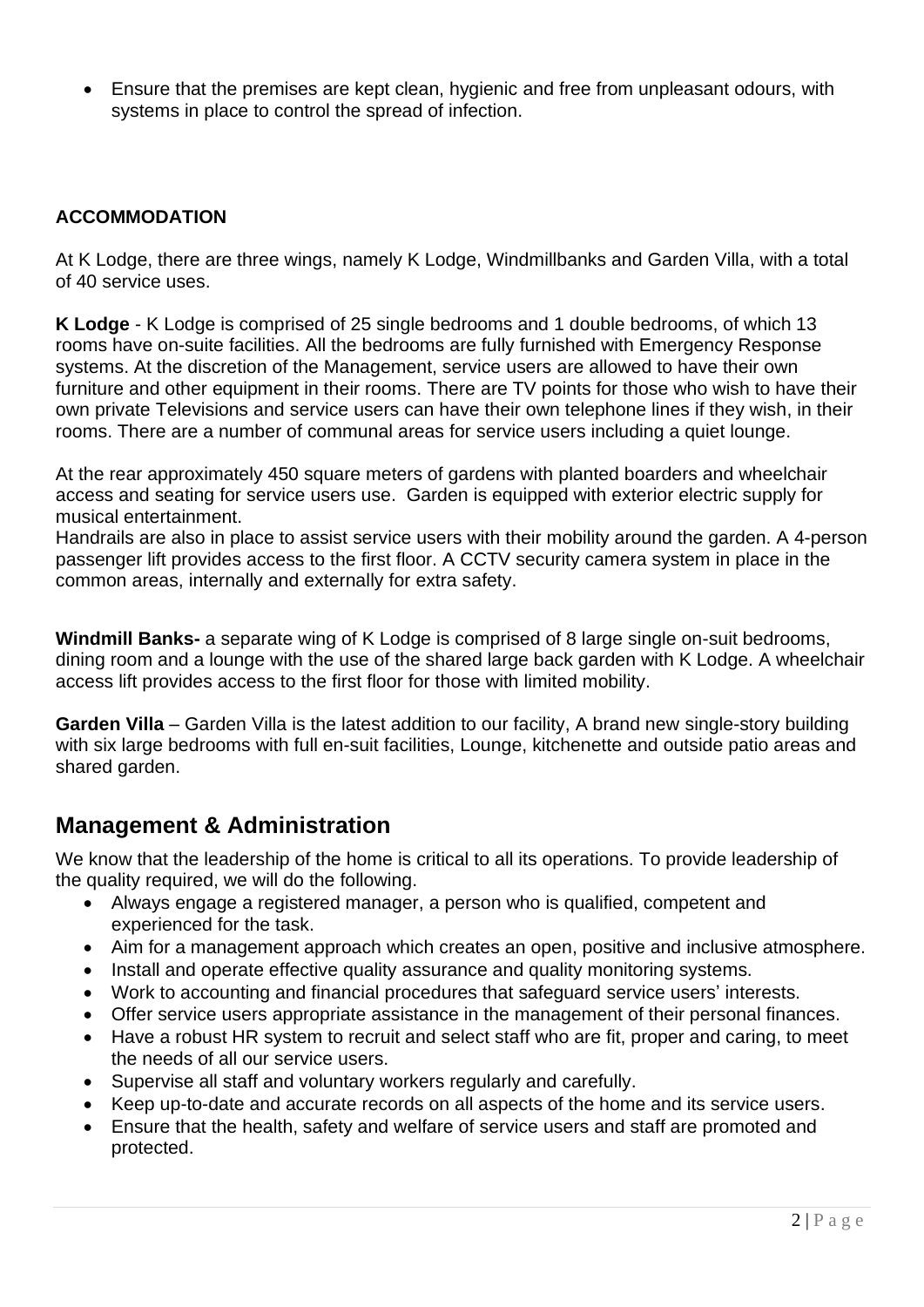#### **The Home's Management**

The person officially registered as carrying on the business of the home is **Claude Fonseka**, who can be contacted at **29 Woodgreen Road, Upshire, Essex EN9 3SD. Tel 01992 710401 - Mobile 07802 167578. Email claude@klodge.co.uk.**

**Crizantema Farcas** – Registered Manager

**Katie Hammond** – Deputy Manager

**Viola Fonseka** – Operations Director, responsible for the Management and control of the whole operations at the registered location.

#### **The Management's Qualifications & Experience**

**Claude Fonseka**, the Registered Provider, takes a personal interest in the day-to-day management and gives highest priority in providing the best possible care and services at K Lodge. Mr Fonseka has a clear vision on providing the specialist care needed by the people with older people, people with dementia and people with learning disabilities.

Mr Fonseka has been a Registered Nurse for people with Learning Difficulties for approximately 7 years (during the period 1974 to 1982) working for Surrey Area Health Authority where he trained and qualified in this field. During his employment as a nurse, he gained valuable experience in caring for the needs of people with learning difficulties.

Mr Fonseka is also qualified in Personnel Management and Staff Training.

Mr & Mrs Fonseka have had considerable business management experience between 1991 to 2004 when they operated 7 restaurants in and around London and a food production facility providing frozen food to NHS. Mr & Mrs Fonseka have been operating K Lodge care home for past 17 years.

#### **Registered Manager**

Crizantema Farcas has been working at K Lodge for over 6 years and has valuable experience in the provision of care at K Lodge. She has had all necessary training and qualifications including QCF in Health & Social Care at levels 3 & 5.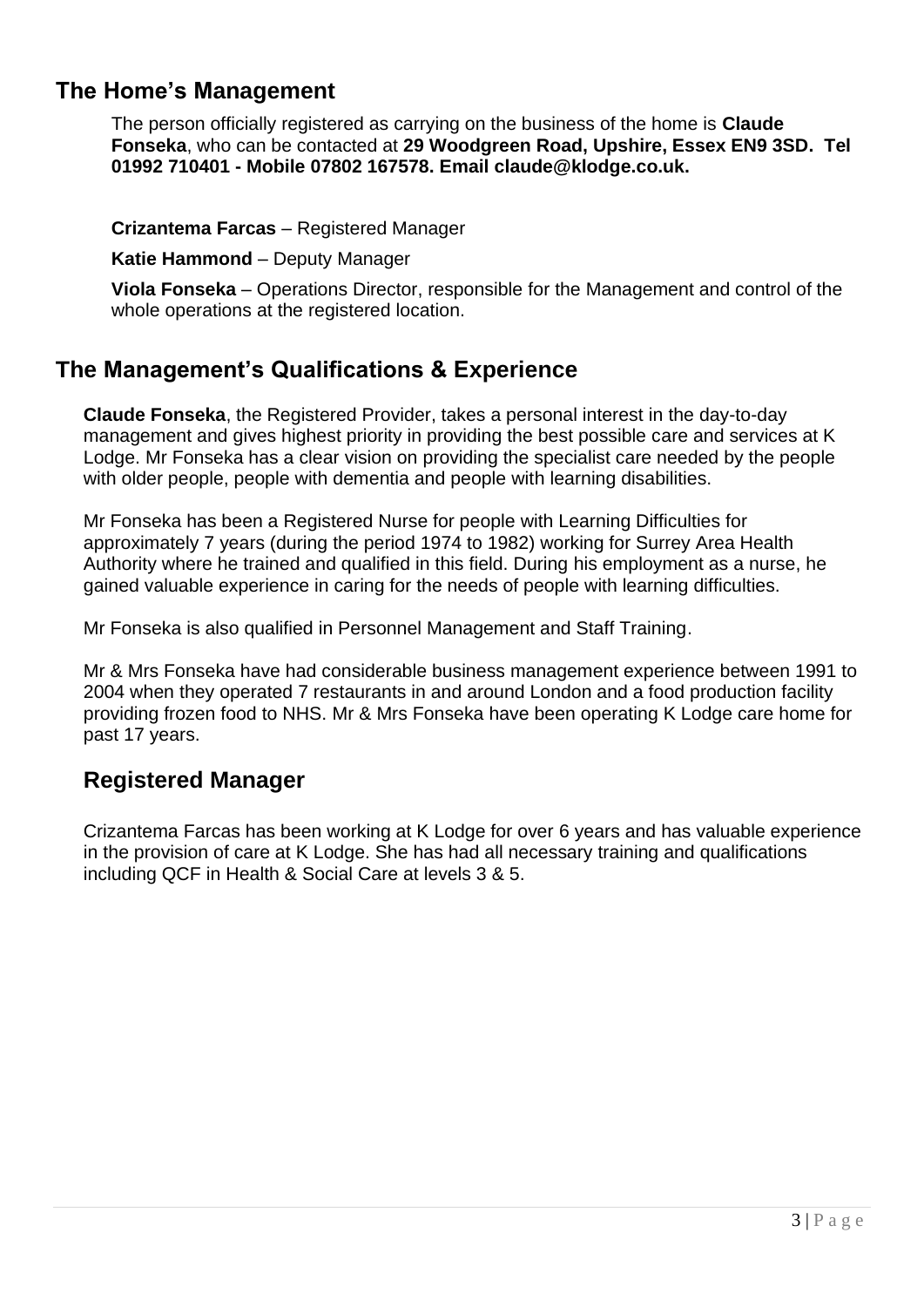## **The Organisational Structure**



# **Staffing**

We are aware that the home's staff will always play a very important role in our service users' welfare. To maximise this contribution, we will do the following.

- Employ staff in sufficient numbers and with the relevant mix of skills to meet service users' needs.
- Provide at all times an appropriate number of staff with qualifications in health and social care.
- Observe recruitment policies and practices which both respect equal opportunities and protect service users' safety and welfare.
- Offer our staff a range of training which is relevant to their induction, foundation experience and further development.

#### *Staff Training:*

K Lodge is committed to providing all mandatory and other required training opportunities for its staff to enable them to meet the Essential Standards under the Health & Social Care Act 2009. All staff are offered regular training both in-house and through external sources. Formal supervision sessions and appraisals are conducted regularly by the management in order to build on strengths and identify areas for improvement.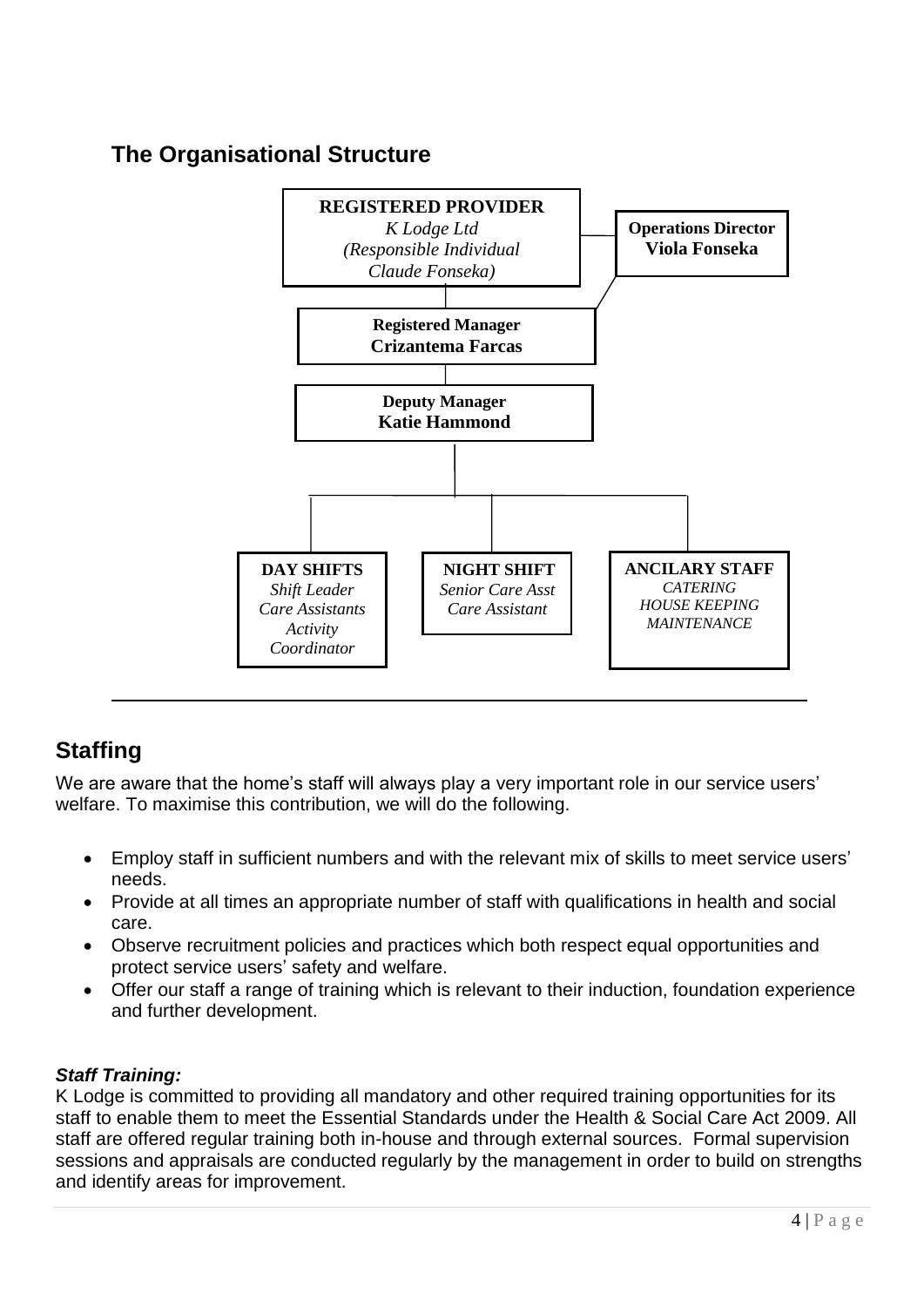A program of on-going staff training is in place which continually promotes the unique understanding and skills needed to respond to individual needs of the people suffering from dementia. Staff will be encouraged and supported in acquiring the skills, knowledge and qualifications necessary to care for the service users.

# **Service users Rights**

We place the rights of service users at the forefront of our philosophy of care. We seek to advance these rights in all aspects of the environment and the services we provide and to encourage our service users to exercise their rights to the full.

## **Privacy**

We recognise that life in a communal setting and the need to accept help with personal tasks are inherently invasive of a service user's ability to enjoy the pleasure of being alone and undisturbed. We therefore strive to retain as much privacy as possible for our service users in the following ways.

- Giving help in intimate situations as discreetly as possible.
- Helping service users to furnish and equip their rooms in their own style and to use them as much as they wish for leisure, meals and entertaining.
- Offering a range of locations around the home for service users to be alone or with selected others.
- Providing locks on service users storage space, bedrooms and other rooms in which service users need at times to be uninterrupted.
- Guaranteeing service users privacy when using the telephone, opening and reading post and communicating with friends, relatives or advisors.
- Ensuring the confidentiality of information, the home holds about service users.

# **Dignity**

Disabilities quickly undermine dignity, so we try to preserve respect for our service users' intrinsic value in the following ways.

- Treating each service user as a special and valued individual.
- Helping service users to present themselves to others as they would wish through their own clothing, their personal appearance and their behavior in public.
- Offering a range of activities which enables each service user to express themselves as a unique individual.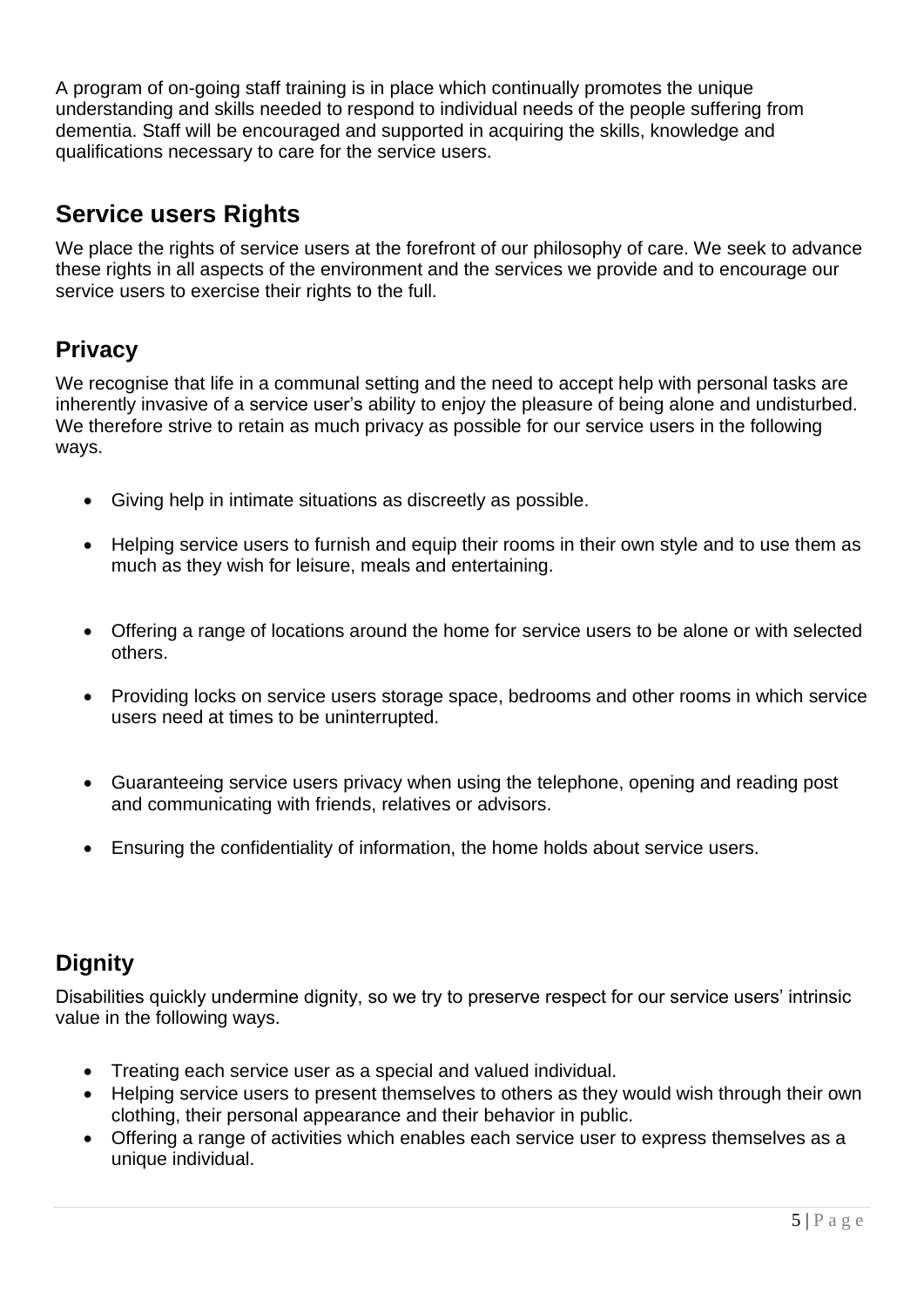- Tackling the stigma from which our service users may suffer through age, disability or status.
- Compensating for the effects of disabilities which service users may experience on their communication, physical functioning, mobility or appearance.

#### **Independence**

We are aware that our service users have given up a good deal of their independence in entering a group living situation. We regard it as all the more important to foster our service users' remaining opportunities to think and act without reference to another person in the following ways.

- Providing as tactfully as possible human or technical assistance when it is needed.
- Maximizing the abilities our service users retain for self-care, for independent interaction with others, and for carrying out the tasks of daily living unaided.
- Helping service users take reasonable and fully thought-out risks.
- Promoting possibilities for service users to establish and retain contacts beyond the home.
- Using any form of restraint on service users only in situations of urgency when it is essential for their own safety or the safety of others.
- Encouraging service users to access and contribute to the records of their own care.

## **Security**

We aim to provide an environment and structure of support which responds to the need for security in the following ways.

- Offering assistance with tasks and in situations that would otherwise be perilous for service users.
- Protecting service users from all forms of abuse and from all possible abusers.
- Providing readily accessible channels for dealing with complaints by service users.
- Creating an atmosphere in the home which service users experience as open, positive and inclusive.

## **Civil rights**

Having disabilities and residing in a home can act to deprive our service users of their rights as citizens. We, therefore, work to maintain our service users' place in society as fully participating and benefiting citizens in the following ways.

- Ensuring that service users have the opportunity to vote in elections and to brief themselves fully on the democratic options.
- Preserving for service users full and equal access to all elements of the National Health Service.
- Helping service users to claim all appropriate welfare benefits and social services.
- Assisting service users access to public services such as libraries, further education and lifelong learning.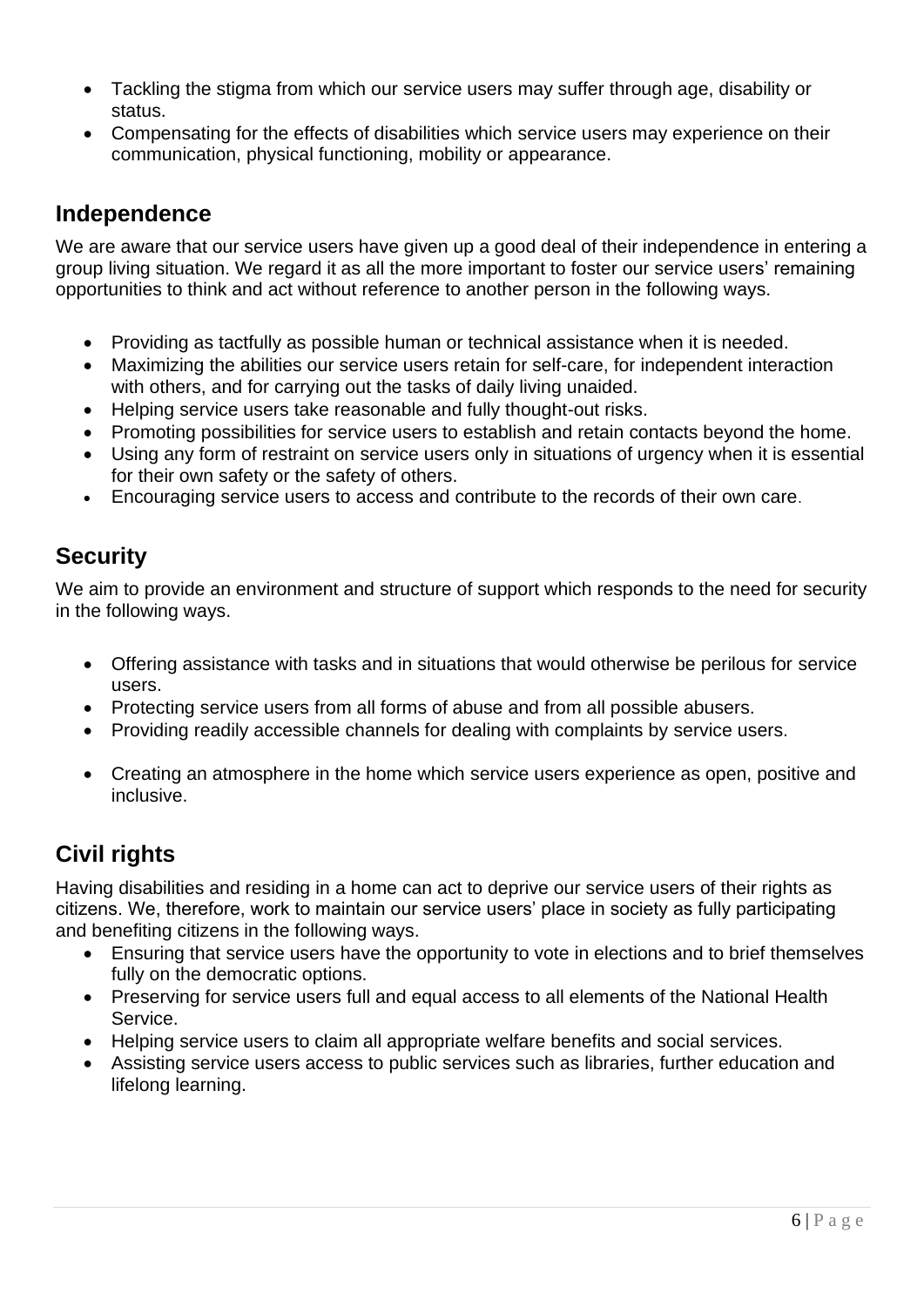• Facilitating service users in contributing to society through volunteering, helping each other and taking on roles involving responsibility within and beyond the home.

## **Choice**

We aim to help service users exercise the opportunity to select from a range of options in all aspects of their lives in the following ways.

- Providing meals which enable service users as far as possible to decide for themselves where, when and with whom they consume food and drink of their choice.
- Offering service users a wide range of leisure activities from which to choose.
- Enabling service users to manage their own time and not be dictated to by set communal timetables.
- Avoiding wherever possible treating service users as a homogeneous group.
- Respecting individual, unusual or eccentric behavior in service users.
- Retaining maximum flexibility in the routines of the daily life of the home.

## **Fulfilment**

We want to help our service users to realise personal aspirations and abilities in all aspects of their lives. We seek to assist this in the following ways.

- Informing ourselves as fully as each service user wishes about their individual histories and characteristics.
- Providing a range of leisure and recreational activities to suit the tastes and abilities of all service users, and to stimulate participation.
- Responding appropriately to the personal, intellectual, artistic and spiritual values and practices of every service user.
- Respecting our service users religious, ethnic and cultural diversity.
- Helping our service users to maintain existing contacts and to make new liaisons, friendships, and personal or sexual relationships if they wish.
- Attempting always to listen and attend promptly to any service user's desire to communicate at whatever level.

## **Diversity**

We aim to demonstrate that we welcome and celebrate the diversity of people in our community and in this home. We try to do this in the following ways.

- Positively communicating to our service users that their diverse backgrounds enhance the life of the home.
- Respecting and providing for the ethnic, cultural and religious practices of service users.
- Outlawing negatively discriminatory behaviour by staff and others.
- Accommodating individual differences without censure.
- Helping service users to celebrate events, anniversaries and festivals which are important to them.

# **Quality of Care**

We wish to provide the highest quality of care, and to do this we give priority to a number of areas relating to the operation of the home and the services we provide.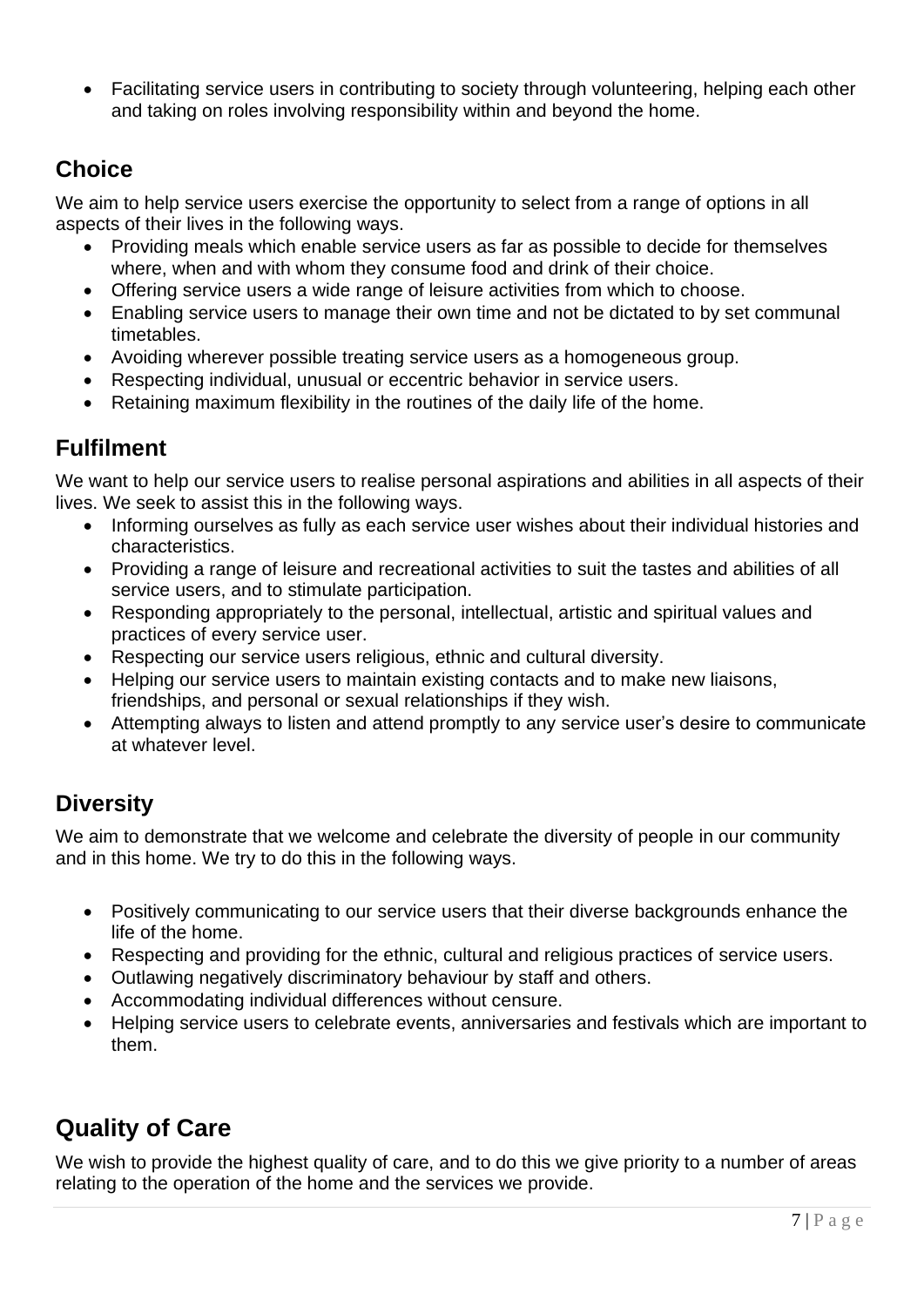## **Choice of Home**

We recognise that every prospective service users' should have the opportunity to choose a home which suits their needs and abilities. To facilitate that choice and to ensure that our service users know precisely what services we offer, we will do the following.

- Provide detailed information on the home by publishing a statement of purpose and a detailed service user guide.
- Give each service user a contract or a statement of terms and conditions specifying the details of the relationship.
- Ensure that every prospective service user has their needs expertly assessed before a decision on admission is taken.
- Demonstrate to every person about to be admitted to the home that we are confident that we can meet their needs as assessed.
- Offer introductory visits to prospective service users and avoid unplanned admissions except in cases of emergency.

## **Personal and Health Care**

We draw on expert professional guidelines for the services the home provides. In pursuit of the best possible care, we will do the following.

- Produce with each service user, regularly update, and thoroughly implement a service user plan of care, based on an initial and then continuing assessment.
- Seek to meet or arrange for appropriate professionals to meet the health care needs of each service user.
- Establish and carry out careful procedures for the administration of service users' medicines.
- Take steps to safeguard service users' privacy and dignity in all aspects of the delivery of health and personal care.
- Treat with special care service users who are dying, and sensitively assist them and their relatives at the time of death.

# **Lifestyle**

It is clear that service users may need care and help in a range of aspects of their lives.

To respond to the variety of needs and wishes of service users, we will do the following.

- Aim to provide a lifestyle for service users which satisfy their social, cultural, religious and recreational interests and needs.
- Help service users to exercise choice and control over their lives.
- Provide meals which constitute a wholesome, appealing and balanced diet in pleasing surroundings and at times convenient to service users.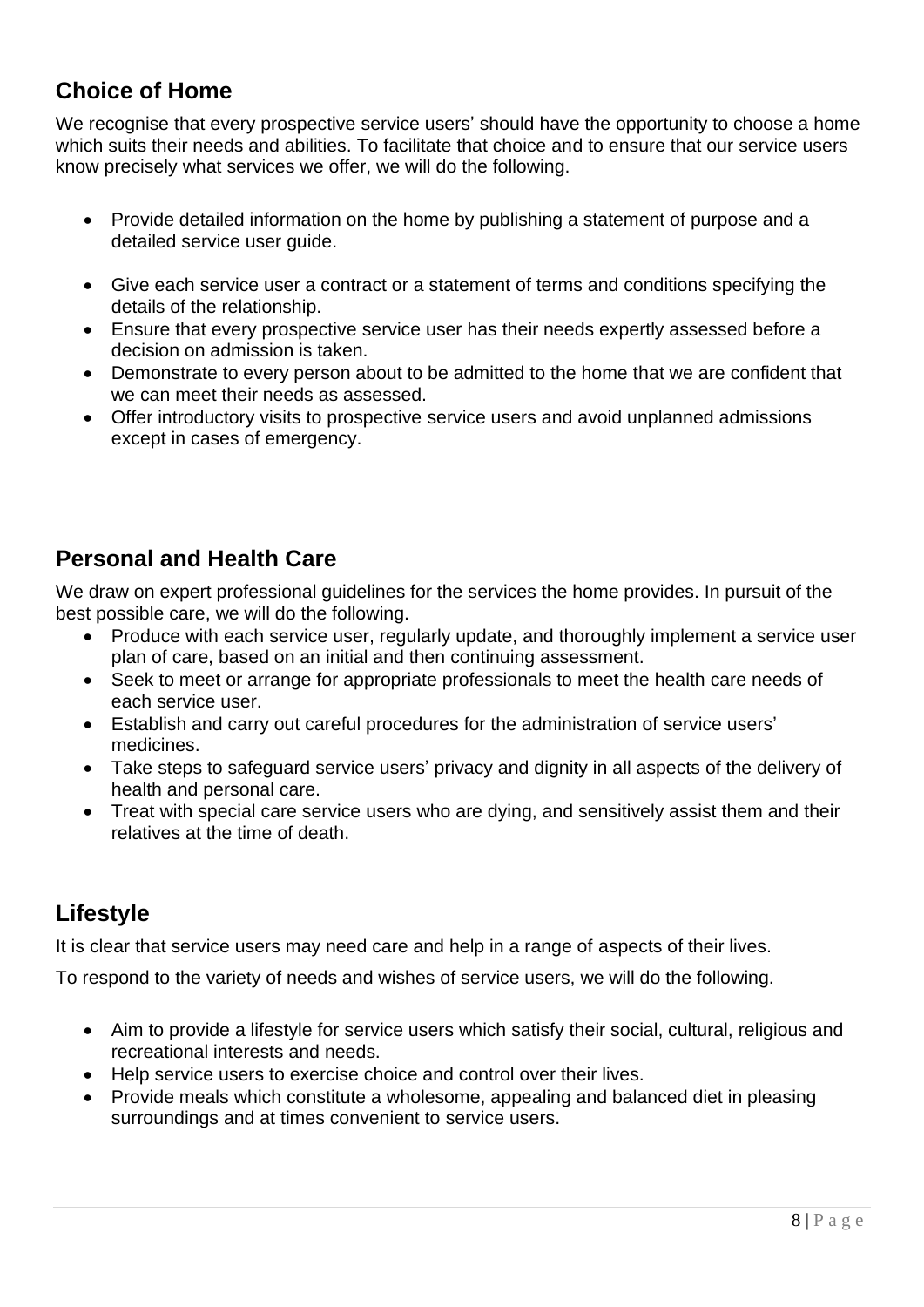## **Concerns, complaints & protection**

Despite everything that we do to provide a secure environment, we know that service users may become dissatisfied from time to time and may even suffer abuse inside or outside the home. To tackle such problems, we will do the following.

- Provide and, when necessary, operate a simple, clear and accessible complaints procedure.
- Take all necessary action to protect service users' legal rights.
- Make all possible efforts to protect service users from every sort of abuse and from the various possible abusers.

#### **The Underpinning Elements**

A series of themes both cut across and underpin the aims we have relating to the rights of service users and quality care.

#### **Focus on service users**

We want everything we do in the home to be driven by the needs, abilities and aspirations of our service users, not by what staff, management or any other group would desire. We recognise how easily this focus can slip and we will remain vigilant to ensure that the facilities, resources, policies, activities and services of the home remain service user-led.

#### **Fitness for purpose**

We are committed to achieving our stated aims and objectives and we welcome the scrutiny of our service users and their representatives.

#### **Comprehensiveness**

We aim to provide a total range of care, in collaboration with all appropriate agencies, to meet the overall personal and health care needs and preferences of our service users.

#### **Meeting assessed needs**

The care we provide is based on the thorough assessment of needs and the systematic and continuous planning of care that is focused on Person Centred Care Planning for each service user.

## **Quality services**

We are aiming for a progressive improvement in the standards of training at all levels of our staff and management.

## **Admissions**

Under Health & Social Care Act 2009, potential service users must have their needs thoroughly assessed before entering a home; this is intended to provide each service user with the best possible information on which to make an informed choice about their future.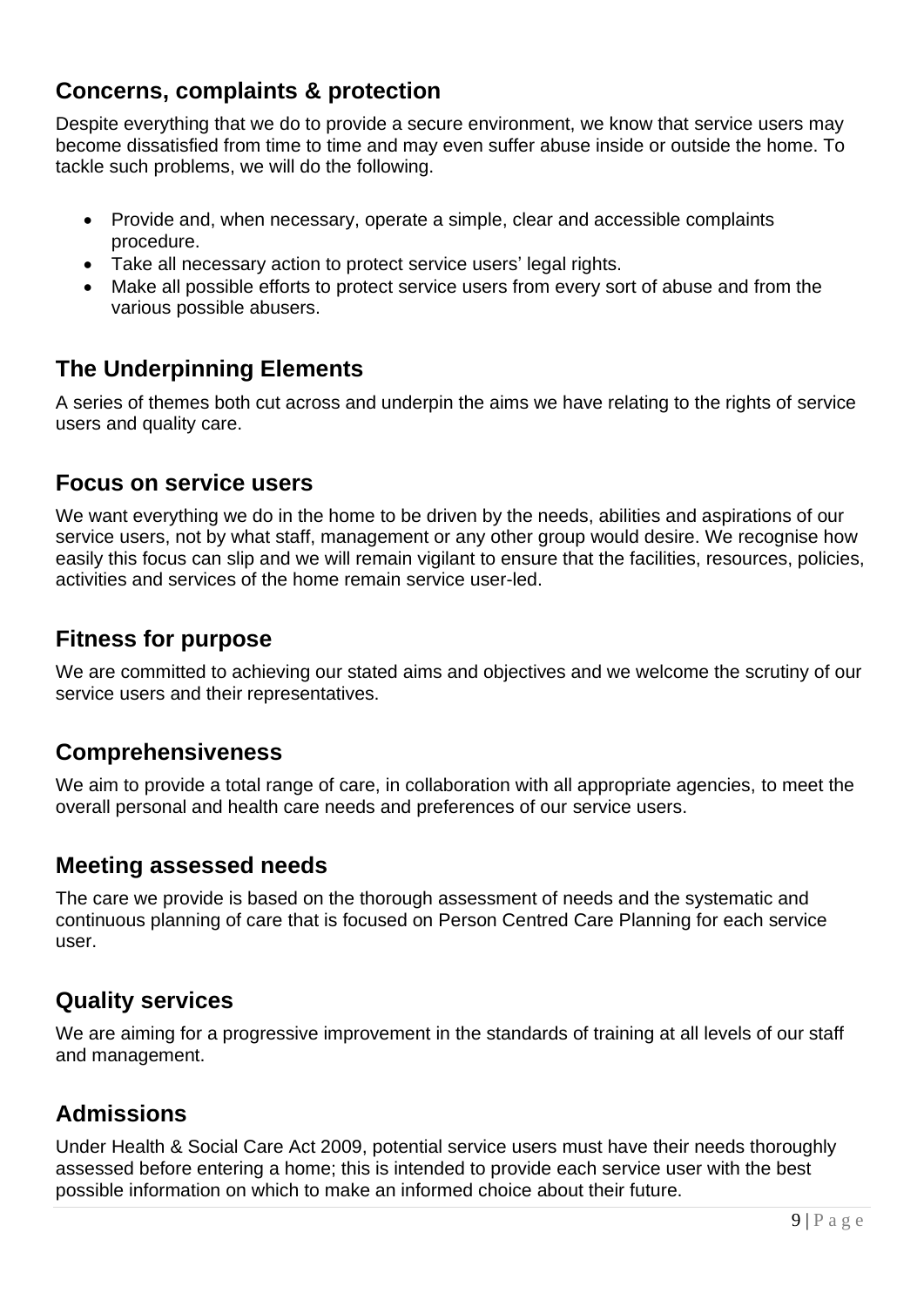For potential service users who are already in touch with a social service or social work department, the initial assessment will be undertaken as part of the care management process, but we also need to assure ourselves and the service user that this particular home is suitable for them.

For potential service users who approach the home direct, appropriately trained staff will make a full assessment of need calling, with the service user's permission, on specialist advice and reports as necessary.

The assessment will cover the range of health and social needs set out in Department of Health guidance. All information will be treated confidentially. The assessment process helps the home's staff to be sure that the home can meet a potential service user's requirement and to make an initial plan of the care we will provide.

We will provide prospective service users with as much information as possible about the home to help them make a decision about whether or not they want to live here. We offer the opportunity for a prospective service user to visit the home, join current service users for a meal and move in on a trial basis. We are happy for a prospective service user to involve their friends, family or other representatives in seeing the home and the care and facilities we can provide before making the final decision about admission.

If we feel the home is not suitable for a particular person, we will try to give advice on how to look for help elsewhere.

If, exceptionally, an emergency admission has to be made, we will inform the new service user within 48 hours about key aspects, rules and routines of the home and carry out the full information and assessment process within five days.

#### **Social Activities, Hobbies & Leisure Interests**

We try to make it possible for our service users to live their lives as fully as possible. In particular, we do the following.

- 1. We aim as part of the assessment process to encourage potential service users to share with us as much information as possible about their social, cultural and leisure interests, as a basis for helping them during their period of residence in the home.
- 2. We try to help service users to continue to enjoy as wide a range of individual and group activities and interests as possible both inside and outside the home, to carry on with existing hobbies, pursuits and relationships, and to explore new avenues and experiences. All service users are entitled to use the dining room, the communal lounges, other sitting and circulating areas, and the grounds of the home, but those who wish to may remain in their own rooms whenever they like. Service users are encouraged to personalise their own rooms with small items of furniture and other possessions, and we try to follow individual preferences in matters of decoration and furnishings.
- 3. We have regular organised social activities such as coffee mornings, keep-fit, parties, and entertainers, events involving other organisations or volunteers, and specialist facilities. We hope that friendships among service users will develop and that service users will enjoy being part of a community, but there is no compulsion on a service user to join in any of the communal social activities.
- 4. We have facilities including activities room, a quiet room, two social lounges inside the building and a large secluded landscaped garden with sensory stimulating aspects including paved paths with shrubs and flower borders at the rear of the property for the service users to enjoy the outdoors.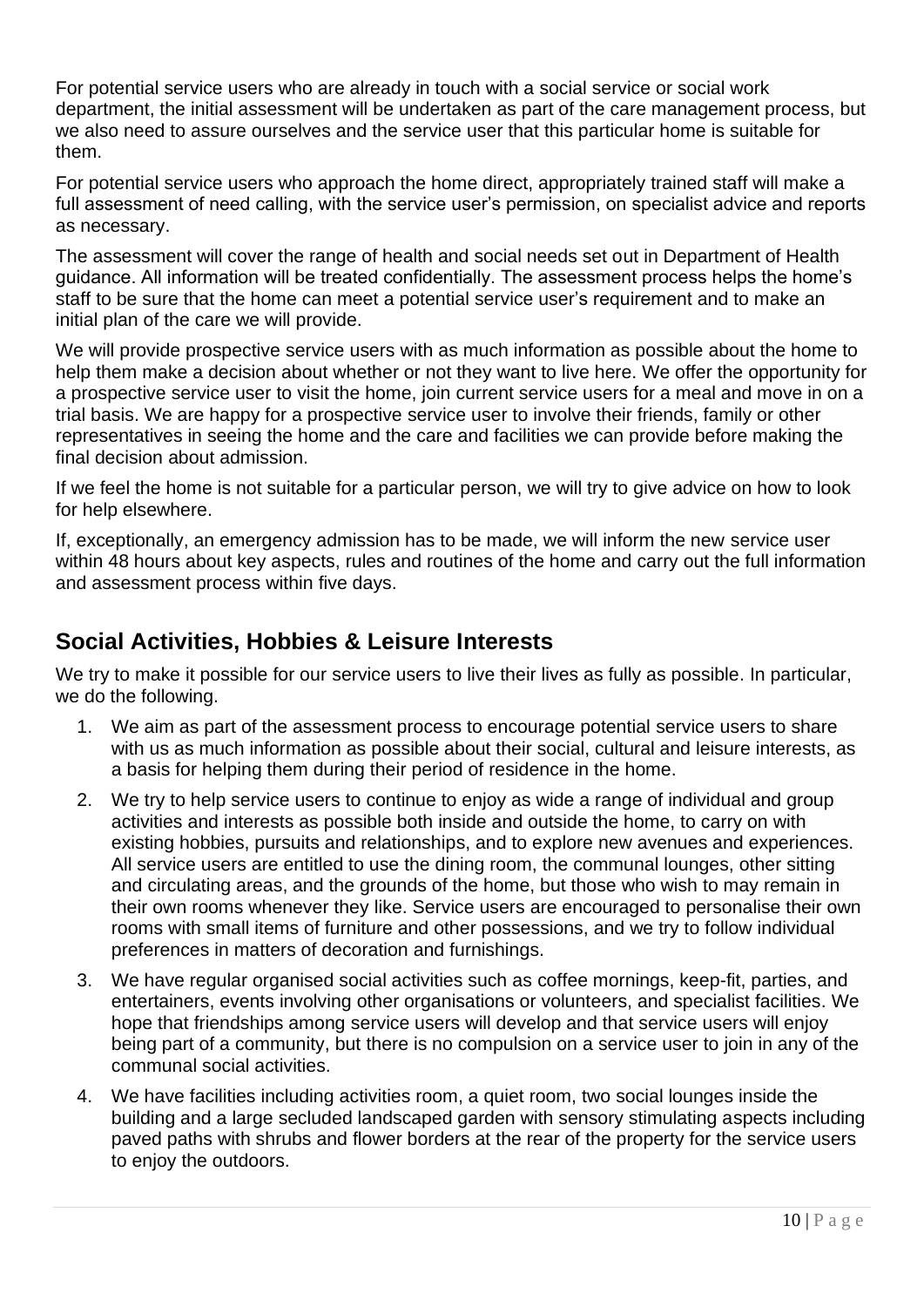- 5. To assist with the home's social program, we have a designated an activities organiser, who organises and delivers a program of recreational and social activities to the service users on a daily basis.
- 6. We recognise that food and drink play an important part in the social life of the home. We try to provide a welcoming environment in the dining room and to ensure that meals are pleasant unhurried occasions providing opportunities for social interaction as well as nourishment. As far as possible we encourage service users to choose where they sit in the dining room and meals can be served in service users' own rooms if desired. Three full meals are provided each day, there is a regularly changed menu for lunch and the evening meal, service users are always offered a choice at meals. We cater for special and therapeutic diets as advised by specialist staff and as agreed in each service user's care plan, and care staff are available to provide discreet, sensitive and individual help with eating and drinking for those needing it. Snacks and hot and cold drinks are available at all times. We aim to make all of the food and drink attractive, appealing and appetising, and to mark special occasions and festivals.
- 7. We try to ensure that the home is a real part of the local community, so in principle we encourage visitors to the home such as local councilors, members of parliament, representatives of voluntary organisations, students, school children and others. Naturally, we respect the views of service users about whom they want to see or not to see.
- 8. We recognise that risk-taking is a vital and often enjoyable part of life and of social activity and that some service users will wish to take certain risks despite or even because of their disability. We do not aim therefore to provide a totally risk-free environment though we take care to ensure that service users are not subjected to unnecessary hazards. When a service user wishes to take part in any activity which could involve risk, we will carry out a thorough risk assessment with that individual, involving if they so desire a relative, friend or representative, and will agree and record action which will appropriately balance the factors involved. Such risk assessments will be regularly reviewed, with the participation of all parties, in the light of experience.
- 9. For the benefit of all service users and staff, we have designated all internal areas of the home as non-smoking. Service users who wish to may do so in the gazebo in the garden.
- 10. We may make a charge associated with some social activities and services; where this applies, the details will be made clear to the service user in advance.
- 11. Consulting service users about the way the home operates.

#### **Consultation with Service Users**

We aim to give service users opportunities to participate in all aspects of life in the home. In particular, service users are regularly consulted both individually and corporately about the way the home is run. We have regular service user meetings and give opportunities for service users to join staff meetings, policy groups and other forums, provide systems for involving service users in staff selection, menu planning, reviews of policies etc, and arrangements for surveys of user satisfaction. Our objective is always to make the process of managing and running the home as transparent as possible, and to ensure that the home has an open, positive and inclusive atmosphere.

#### **Fire precautions, associated emergency procedures and safe working practices**

All service users are made aware of the action to be taken in the event of a fire or other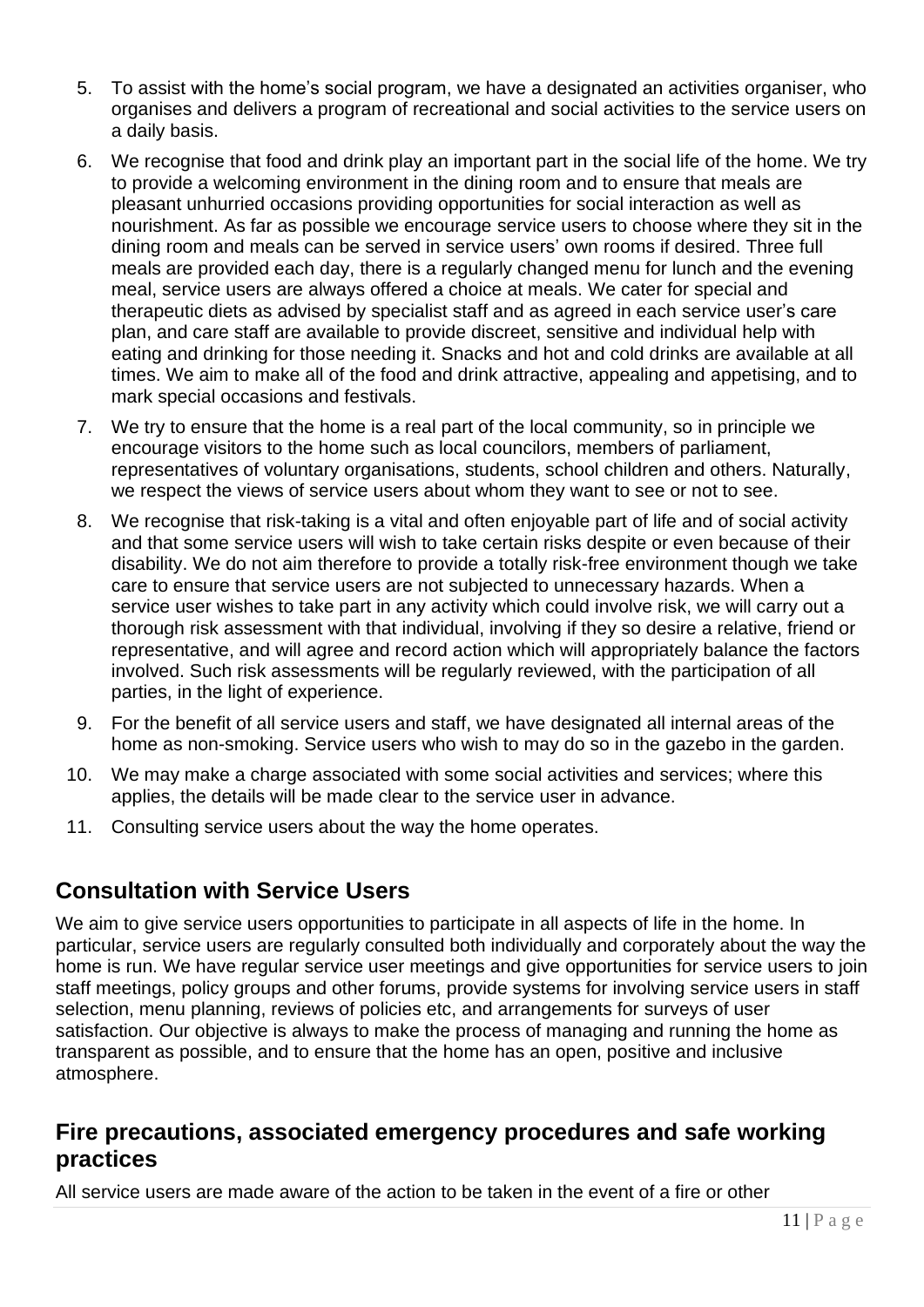emergency, and copies of the home's fire safety policy and procedures are available on request. The home conforms to all relevant government guidance on promoting and protecting the health, safety and welfare of service users and staff.

#### **Arrangements for religious observances**

Service users who wish to practise their religion will be given every possible help and facility. In particular we will do the following.

- We will try to arrange transport for service users to any local place of worship if required.
- If asked to we will make contact with any local place of worship on a service user's behalf. We can usually arrange for a minister or a member of the relevant congregation to visit a service user who would like this.
- In the public areas of the home we celebrate the major annual Christian. Service users have the opportunity to participate or not as they wish.
- Particular care will be taken to try to meet the needs of service users from minority faiths. These should be discussed with the manager before admission.

#### **Relatives, friends and representatives**

- Service users are given every possible help to maintain the links they wish to retain with their families and friends outside the home but can choose whom they see and when and where.
- If a service user wishes, their friends and relatives are welcome to visit at any time convenient to the service user and to become involved in daily routines and activities. Relatives and visitors are welcome to join in at meal times and stay overnight if they wish to subject to prior notice and availability.
- If a service user wishes to be represented in any dealings with the home by a nominated friend, relative, professional person or advocate, we will respect their wishes and offer all necessary facilities.

## **Concerns & Complaints (Procedure)**

The management and staff of the home aim to listen to and act on the views and concerns of service users and to encourage discussion and action on issues raised before they develop into problems and formal complaints. We therefore welcome comments and suggestions from service users and their representatives, friends and relatives. Positive comments help us to build on our successes, but we can also learn from comments which are critical. We undertake to look into all comments or complaints as quickly as possible and to provide a satisfactory response.

Anyone who feels dissatisfied with any aspect of the home should, if possible, raise the matter in the first instance with a responsible member of staff. It may be that the staff member can take immediate action to respond, and if appropriate apologise. If the complainant feels uncomfortable about raising the behaviour of a particular member of staff with the individual directly, they should approach someone more senior. Any staff member receiving a complaint about themselves or a colleague will try to sort out the matter as quickly as possible.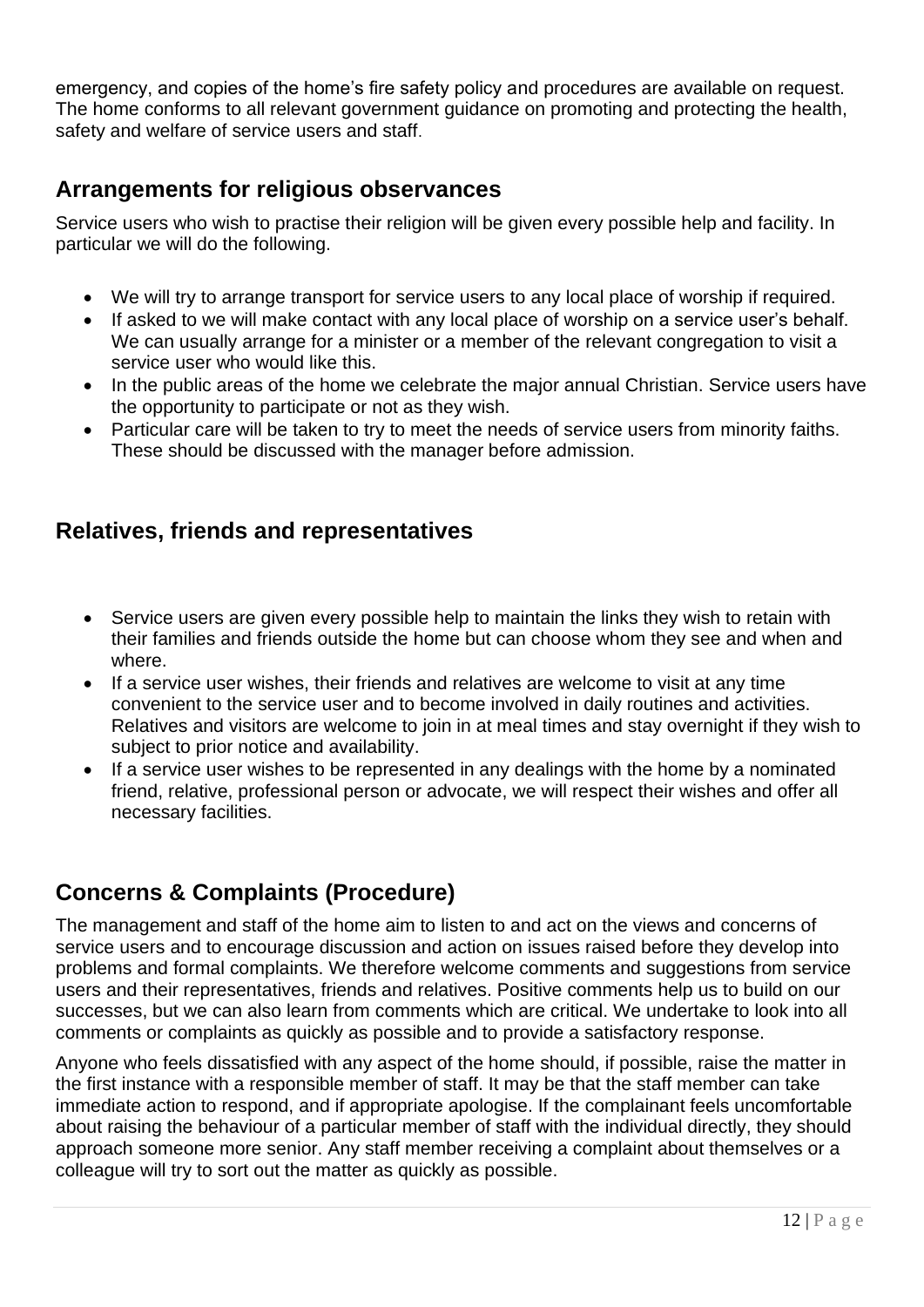If anyone who is dissatisfied with any aspect of the home feels that when they raised the matter informally it was not dealt with to their satisfaction or they are not comfortable with the idea of dealing with the matter on an informal basis, they should inform the manager of the home that they wish to make a formal complaint. The manager will then make arrangements to handle the complaint personally or will nominate a senior person for this task.

The person who is handling the complaint will interview the complainant and will either set down the details in writing or provide the complainant with a form for them to do so. The written record of a complaint must be signed by the complainant, who will be provided with a copy, together with a written acknowledgement that the complaint is being processed, outlining the timescale for responding. The complainant will be informed of their right at any stage to pursue the matter with the Care Quality Commission and will be given details of how the Care Quality Commission can be contacted.

The person handling the complaint will then investigate the matter, interviewing any appropriate staff. If it is necessary to interview other service users or anyone else, the complainant's permission will be sought. Complaints will be dealt with confidentially and only those who have a need to know will be informed about the complaint or the investigation. The investigation will be completed within 28 days unless there are exceptional circumstances, which will be explained to the complainant. As soon as possible the person investigating the complaint will report back to the complainant, explaining what they have found and providing them with a written copy of their report.

The person who investigates a complaint will initiate any action which needs to be taken in response to their findings, will inform the complainant about any action, and will apologise or arrange for an apology if that is appropriate. We hope that this will satisfy the complainant and end the matter. If the complainant is satisfied, they will be asked to sign a copy of the report of the investigation and the action taken.

If a complainant is not satisfied with the investigation or the action taken, they will be informed of their right to pursue the matter with the Care Quality Commission.

## **Service User plan of care**

At the time of a new service user's admission to the home, we work with the service user, and their friend, relative or representative if appropriate, to draw up a written plan of the care we will aim to provide. The plan sets out objectives for the care and how we hope to achieve those objectives and incorporates any necessary risk assessments.

Once a month, we review each service users' plan together, setting out whatever changes have occurred and need to occur in future. From time-to-time further assessments of elements of the service user's needs are required to ensure that the care we are providing is relevant to helping the service user achieve their full potential.

Every service user has access to their plan and is encouraged to participate as fully as possible in the care planning process.

#### **Therapeutic Techniques**

The home will, as much as possible arrange specific/special therapeutic techniques to individual service users which may involve additional costs.